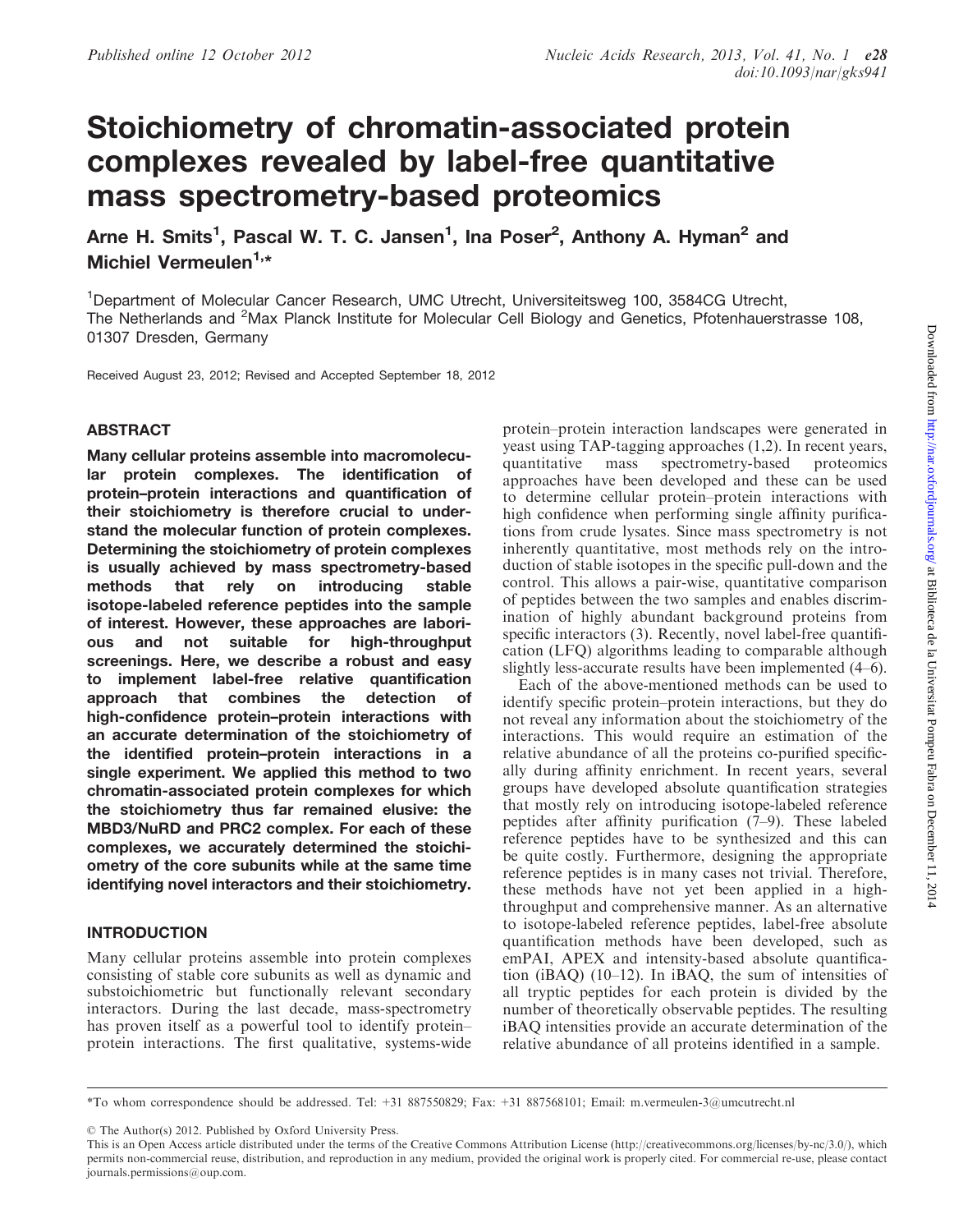Here, we show that iBAQ, in combination with LFQ of single affinity enrichments, enables accurate determination of the stoichiometry of detected statistically significant interactions. We benchmarked the method using a complex for which the stoichiometry was determined previously using labeled reference peptides. The approach was then used to determine the stoichiometry of two chromatin-associated protein complexes: MBD3/NuRD and PRC2. We show that the MBD3/NuRD complex contains six molecules of RbAp48/46 per complex, a trimer of MTA1/2/3, a GATA2a/2b dimer, a DOC-1 dimer and only one HDAC1/2 and CHD3/4 molecule per complex. The PRC2 complex contains a monomer of each of its three core subunits Ezh2, EED and Suz12 and we identify C17orf96 and C10orf12 as two novel substoichiometric PRC2 interactors. The method described in this study is simple, robust and generic and can be applied to determine the stoichiometry of all cellular protein–protein interactions.

### MATERIALS AND METHODS

#### Bacterial artificial chromosomes lines and cell culture

To ensure (near) endogenous transgenic protein expression, the proteins of interest were GFP-tagged using BAC-TransGeneOmics ([13\)](#page-7-0). Briefly, recombineered bacterial artificial chromosomes (BACs) were transfected in HeLa cells and stably integrated transgenes were selected for using media containing  $400 \mu g/\mu l$  geneticin (G418, Gibco). The HeLa BAC-GFP lines and HeLa wild-type cells were cultured in high-glucose Dulbecco's modified Eagle medium (Invitrogen) supplemented with 10% (vol/ vol) fetal bovine serum (FBS; Invitrogen) and 100 U/ml penicillin and streptomycin (Invitrogen).

#### Nuclear extract isolation and GFP pull-down

Nuclear extracts from BAC-GFP and wild-type HeLa cells were generated as described [\(14](#page-7-0)). Briefly, cells were incubated in hypotonic buffer after harvesting and homogenized using a type B (tight) pestle in the presence of 0.15% NP-40 (Roche) and complete protease inhibitors (Roche). The nuclei were pelleted by centrifugation and incubated with lysis buffer (420 mM NaCl, 0.1% NP-40 and complete protease inhibitors) for 1 h to extract nuclear proteins. The nuclear extract was obtained by a final centrifugation step at  $20000g$  for 30 min at  $4^{\circ}$ C.

The BAC-GFP HeLa and HeLa WT nuclear extracts were subjected to GFP-affinity enrichment using GFP nanotrap beads (Chromotek). As a second control, BAC-GFP HeLa nuclear extracts were incubated with beads lacking the GFP nanotrap (Chromotek). For each pull-down, 1 mg of nuclear extract was incubated with  $7.5-10 \,\mu$ l beads in incubation buffer [300 mM NaCl, 0.10% NP-40, 0.5 mM DDT, 20 mM HEPES–KOH (pH 7.9)] containing ethidium bromide at a final concentration of 50  $\mu$ g/ $\mu$ l. Ethidium bromide is added to the reaction to prevent indirect, DNA-mediated interactions. Beads were then washed two times with incubation buffer containing 0.5% NP-40, two times with PBS containing 0.5% NP-40 and finally two times with PBS.

#### Sample preparation and mass spectrometry

Precipitated proteins were subjected to on-bead trypsin digestion as described previously ([15\)](#page-7-0). In short,  $50 \mu l$  of elution buffer (2 M Urea, 10 mM DTT and 50 mM Tris– HCl pH 7.5) was added to the beads in order to partially denature the proteins. After incubation, for 20 min at RT in a thermoshaker, the supernatant was collected in a separate tube and iodoacetamide (IAA, Sigma) was added to a final concentration of 50 mM. The beads were then incubated with  $50 \mu$  of elution buffer containing 50 mM IAA instead of DTT for 5 min at RT. Proteins on the beads were then partially digested from the beads by adding  $0.25 \mu g$  trypsin (Promega) for 1h at RT in a thermoshaker. The supernatant was then collected and added to the first supernatant. A total of 0.1 µg of fresh trypsin was added and proteins were digested overnight at RT. Tryptic peptides were finally acidified and desalted using Stagetips [\(16](#page-7-0)) prior to mass spec analyses.

After elution from the Stagetips, the tryptic peptides were applied to online nanoLC-MS/MS, using a 120-min gradient from 7% until 32% acetonitril followed by stepwise increases up to 95% acetonitril. Mass spectra were recorded on a LTQ-Orbitrap-Velos mass spectrometer (Thermo Fisher Scientific), selecting the 15 most intense precursor ions of every full scan for fragmentation.

#### Data analysis

Raw data were analyzed by MaxQuant (version 1.2.2.5) ([17\)](#page-7-0) using standard settings with the additional options match between runs, LFQ and iBAQ selected. The generated 'proteingroups.txt' table was filtered for contaminants, reverse hits, number of unique peptides  $(>0)$ and number of peptides  $(>1)$  in Perseus (from MaxQuant package) or R.

For interactor identification, t-test-based statistics was applied on LFQ as described earlier ([5\)](#page-6-0). First, the logarithm (log 2) of the LFQ values were taken, resulting in a Gaussian distribution of the data [\(Supplementary](http://nar.oxfordjournals.org/cgi/content/full/gks941/DC1) [Figure S1](http://nar.oxfordjournals.org/cgi/content/full/gks941/DC1)). This allowed imputation of missing values by normal distribution (width  $= 0.3$ , shift  $= 1.8$ ), assuming these proteins were close to the detection limit. Statistical outliers for the GFP pull-down of the BAC HeLa compared to HeLa WT were then determined using two-tailed t-test. Multiple testing correction was applied by using a permutation-based false discovery rate (FDR) method in Perseus.

To determine the stoichiometry of the identified complexes, we compared the relative abundance of the identified interactors as measured by the iBAQ intensities. The background binding level of proteins as measured by the iBAQ intensity in the different control samples were subtracted from the BAC HeLa GFP pulldown iBAQ intensity. Next, these relative abundance values were scaled to the obtained abundance of the bait protein which was set to 1.

# RESULTS

Recently, iBAQ has been described, which, in combination with a spike-in of a protein standard mixture with known molar concentration, converts peptide intensities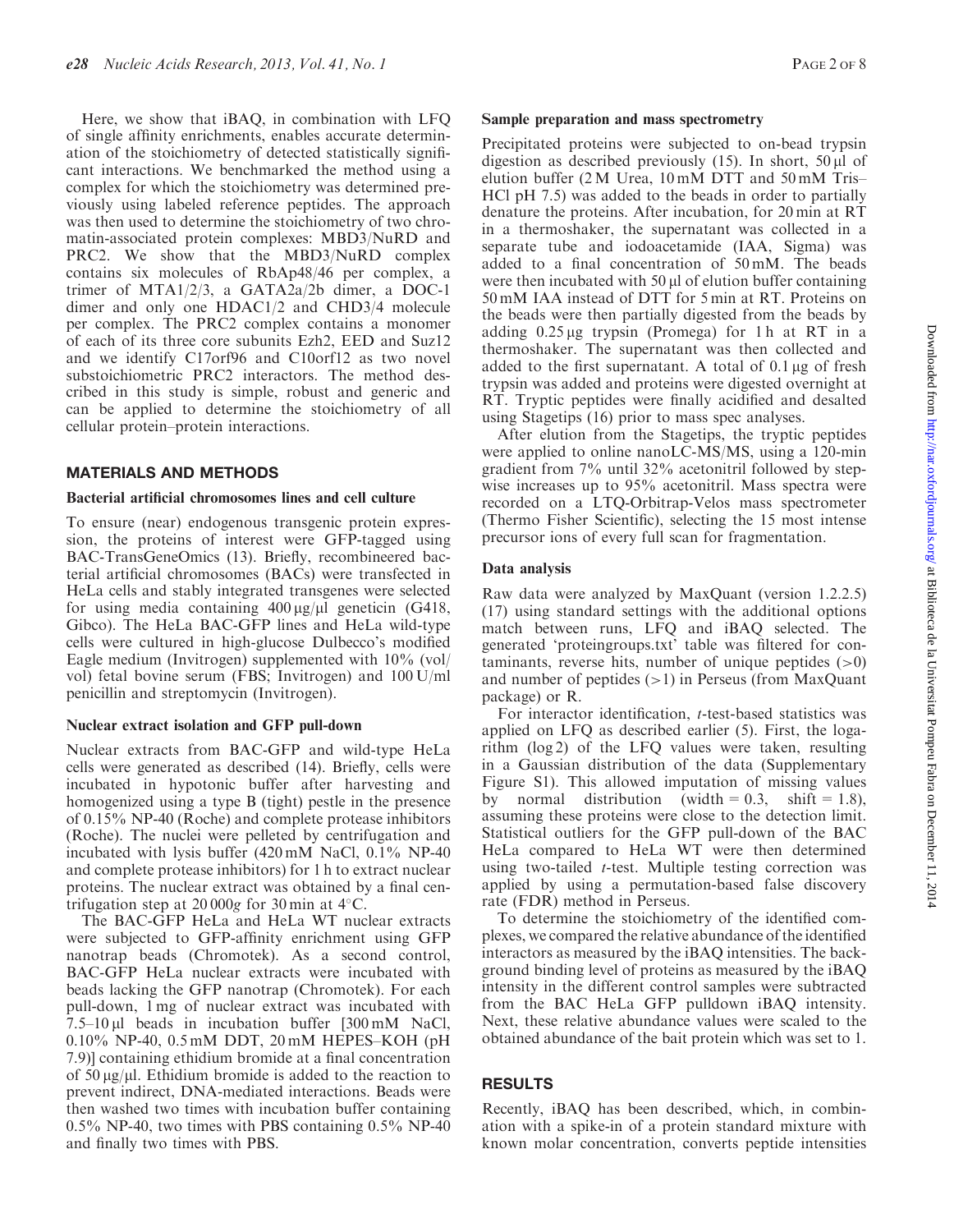measured by mass spectrometry into absolute protein amounts [\(11](#page-7-0)). In a recently published comparison of different absolute quantification methods, iBAQ was shown to be most accurate [\(18](#page-7-0)). We reasoned that iBAQ, when applied to label-free single-step affinity enrichment experiments without a protein standard spike-in, could be used to determine the stoichiometry of detected protein–protein interactions. To this end, we devised an experimental setup based on a recently published label-free single GFP-affinity enrichment method called QUBIC [\(5](#page-6-0)). In this method, genes of interest are tagged with GFP at near endogenous levels using BAC-transgenomics ([13\)](#page-7-0). Nuclear extracts are generated from these cells, as well as from wild-type HeLa cells. These lysates are then subjected to single step GFP-affinity enrichment (ipGFP) in triplicate. In addition to making use of nuclear extracts from wild-type HeLa cells as a control (cWT), nuclear extracts from the GFP-tagged cell line are incubated with beads that do not contain GFP binder (cBEAD). Thus, nine pull-downs are performed in total, three specific pull-downs targeting the GFP-tagged protein and six control pull-downs (Figure 1A). The precipitated proteins are then subjected to on-bead trypsin digestion after which peptide mixtures are analyzed by nanoLC-MS/MS on an Orbitrap-Velos mass spectrometer. After raw data processing using MaxQuant, the obtained label-free (LFQ) intensities are used to determine statistically enriched proteins in the GFP-BAC IP as described previously [\(5](#page-6-0)) (Figure 1B). Next, iBAQ intensities for statistically enriched proteins are calculated in each of the nine pull-downs. The iBAQ values obtained in the six control samples (cBEAD and cWT) indicate background binding. These iBAQ intensities are therefore subtracted from the iBAQ intensity in the GFP pull-downs [triplicate iBAQ (ipGFP-cBEAD); x-axis and triplicate iBAQ (ipGFP-cWT);  $y$ -axis] (Figure 1C). The resulting corrected iBAQ intensity for the GFP-tagged protein is set to 1 and the iBAQ values of the interacting proteins with their SD are scaled accordingly. This finally results in a stoichiometry determination of all the interactors relative to the bait protein.

#### Benchmarking the method: the spliceosomal PRP19/ CDC5L complex

The spliceosomal PRP19/CDC5L complex was chosen to benchmark our method since the stoichiometry of this complex has been determined previously using isotopelabeled reference peptides ([7\)](#page-6-0). This protein complex is



Figure 1. Stoichiometry of protein complexes revealed by label-free quantitative proteomics. (A) Nuclear extracts from BAC-GFP transgenic cell lines and HeLa WT cells are subjected to single-step GFP-affinity enrichment using GFP trap beads in triplicate (ipGFP and cWT, respectively). As an additional control, BAC-GFP cell line nuclear extract is incubated with beads lacking GFP binder in triplicate (cBEAD). Thus, nine separate pull-downs are performed and each of these is separately analyzed by LC-MS/MS. (B) Statistically enriched proteins in the GFP-BAC IP are identified by permutation-based FDR-corrected t-test. The LFQ intensity of the GFP pull-down over the control is plotted against the–log 10 (P-value) and the red line indicates the permutation-based FDR threshold. The proteins in the upper right corner represent the bait and its interactors. (C) Stoichiometry of the interactors is determined by calculating the iBAQ intensities. Since the iBAQ values obtained in the control samples (cBEAD and cWT) indicate background binding, these iBAQ intensities are subtracted from the iBAQ intensity in the GFP pull-down [iBAQ (ipGFP-cBEAD); x-axis and iBAQ (ipGFP-cWT); y-axis]. The remaining values were scaled according to the abundance of the bait protein, resulting in the stoichiometry of the interactors relative to the bait.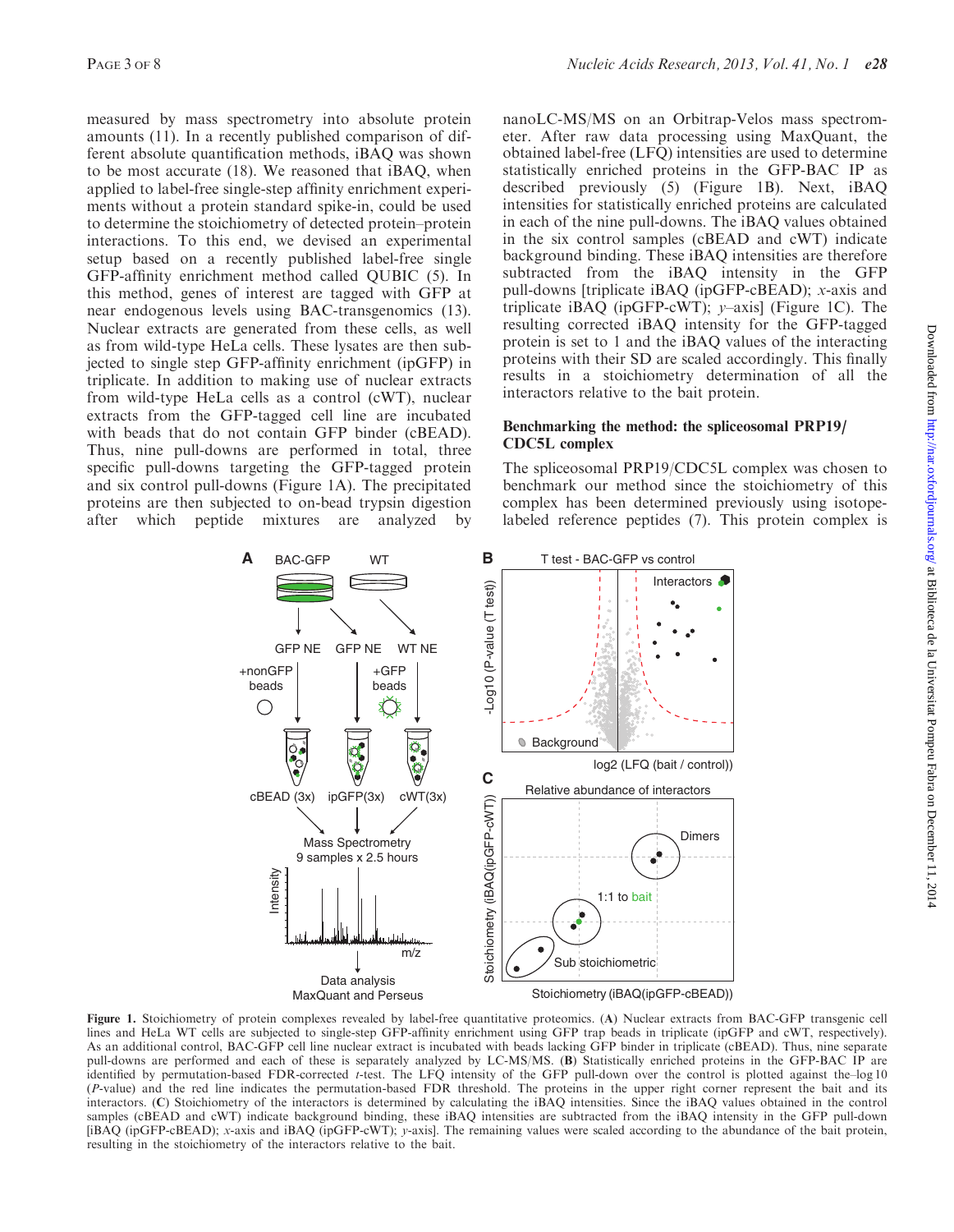<span id="page-3-0"></span>known to harbor four salt-stable core subunits: PRP19, CDC5L, Spf27 and PLRG1 in an apparent stoichiometry of  $\sim$ 4:2:1:1, respectively. In addition, the complex contains three additional interactors, namely AD-002, CTNNBL1 and HSP70 ([7,](#page-6-0)[19](#page-7-0)). We generated a BAC-GFP transgenic cell line that expresses full-length CDC5L with a C-terminal GFP tag at near endogenous levels. Affinity purifications of CDC5L–GFP resulted in the identification of approximately 50 interacting proteins, including all previously described PRP19/CDC5L protein complex subunits (permutation-based FDR t-test;  $P = 0.0001$  and  $S = 0.4$ ) (Figure 2A). These 50 proteins were subsequently analyzed to determine their stoichiometry relative to CDC5L as described earlier. We obtained 12 interactors showing a stoichiometry relative to CDC5L of >0.05 (Figure 2B and C). Consistent with previous data, the known four core subunits of the complex show the highest stoichiometry: PRP19 2.08, Spf27 0.62 and PLRG1 0.37. Given the fact that CDC5L forms a dimer, this results in a stoichiometry of: PRP19 4.16, CDC5L 2, Spf27 1.24 and PLRG1 0.72. These data are in very good agreement with the previously published data from Schmidt et al. ([7\)](#page-6-0). Besides these core complex subunits, we determined the stoichiometry of two PRP19/CDC5L interactors (AD-002 and HSP70) to be 0.36 ( $= 0.72$ ) and  $0.20$  (=0.40), respectively. Schmidt and co-workers did not determine the stoichiometry of AD-002 in their complex purifications since they were not able to synthesize suitable reference peptides for this protein. Finally, the CDC5L interacting protein CTNNBL1 showed a stoichiometry of  $0.06$  (=0.12) in our pull-down, whereas Schmidt et al. determined this protein to have a stoichiometry of 0.5 relative to CDC5L. Since CTNNBL1 is not part of the salt stable core PRP19/CDC5L complex, this protein–protein interaction most likely did not remain stable in our GFP-pull-down (pull-down and washes in the presence of 300 mM NaCl). In summary, these results show that our LFQ approach is yielding data of

similar quality compared to reference peptide-based methods but at a fraction of the time and effort and in a comprehensive and unbiased manner.

# Stoichiometry determination of chromatin-associated protein complexes

# MBD3/NuRD

Next, we applied our method to chromatin-associated protein complexes for which the stoichiometry thus-far remained elusive. The first complex we studied is the MBD3/NuRD protein complex, which contains ATPdependent chromatin remodeling and histone deacetylase activity ([20,21](#page-7-0)). Purification of MBD3-GFP and LFQ resulted in the identification of 12 significant interactors, many of which are known MBD3/NuRD core subunits ([Figure 3](#page-4-0)A) ([21,22](#page-7-0)). iBAQ-based stoichiometry determination revealed a stable core complex with the following stoichiometry:  $6 \times \text{RbAp48/46}$ ,  $3 \times \text{MTA1/2/3}$ ,  $2 \times \text{DOC-1}$ ,  $2 \times$ GATAD2a/b,  $1 \times$ MBD3,  $1 \times$ CHD3/4 and 1×HDAC1/2 [\(Figure 3](#page-4-0)B and C). RbAp48 and RbAp46 are highly similar in their amino acid sequence and therefore share a large number of tryptic peptides. It is therefore not possible to specify the individual iBAQ intensity for each of these proteins. To overcome this problem, the iBAQ intensities for RbAp48 and RbAp46 are collapsed into a single value which accurately reflects their combined stoichiometry. In a similar logic, the iBAQ intensities for MTA1/2/3, GATAD2a/b, CHD3/4 and HDAC1/2 are also collapsed into four stoichiometry values ([Figure 3B](#page-4-0) and C). We used western blotting to show that the MBD3 protein is monomeric ([Figure 3](#page-4-0)D) and DOC-1 was recently shown to form dimers ([23\)](#page-7-0), thus revealing that the observed stoichiometry is indicative of the amount of subunit molecules per MBD3/NuRD complex. Finally, we identified two novel zinc finger proteins (ZMYND8 and ZNF592) as potential substoichiometric interactors of the MBD3–NuRD complex. Each of these proteins has a stoichiometry of  $\sim 0.01$ . These



Figure 2. Benchmarking the method using the PRP19/CDC5L spliceosomal complex. (A) Significant interactors of CDC5L–GFP are identified by permutation-based FDR-corrected t-test (threshold:  $P = 0.0001$  and  $S0 = 0.4$ ). The LFQ intensity of the GFP pull-down over the control is plotted against the  $-\log 10$  (P-value). The red line indicates the permutation-based FDR threshold. (B and C) Stoichiometry determination for the 11 most abundant and statistically significant CDC5L–GFP interactors. The abundance of the interactors in the specific pull-down (iBAQ value) was corrected for the obtained abundance in the control pull-downs: iBAQ (ipGFP-cBEAD) [x-axis (b) or grey bar(c)] and iBAQ (ipGFP-cWT) [y-axis (b) or black bar (c)] pull-down. The remaining values were scaled according to the abundance of the bait protein (CDC5L–GFP, green), which was set to 1. Error bars indicate the SD in the triplicate pull-downs.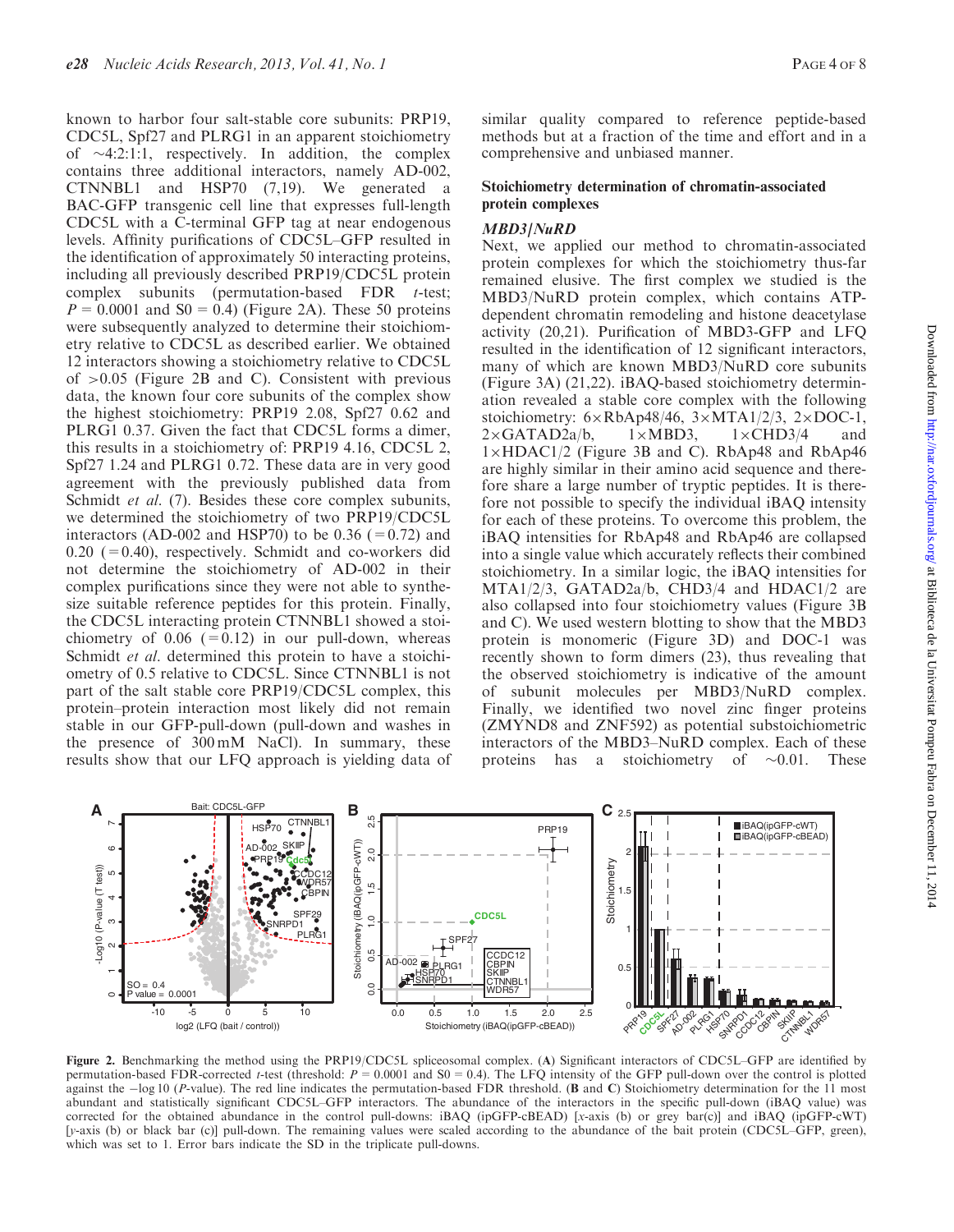<span id="page-4-0"></span>

Figure 3. Stoichiometry of NuRD revealed by label-free quantitative proteomics. (A) Identification of specific interactors of MBD3-GFP by a permutation-based FDR-corrected t-test (threshold:  $P = 0.01$  and  $S = 0.5$ ). Layout as in [Figure 2A](#page-3-0). (B and C) Stoichiometry determination of the statistically significant interactors of MBD3-GFP. Layout as in [\(Figure 2](#page-3-0)B and C). (D) Western-blot analysis of MBD3-GFP affinity purification reveals that MBD3-GFP does not form multimers, as no endogenous MBD3 was detected in the GFP affinity purification. Nuclear extracts from MBD3-GFP and WT HeLa cells were subjected to GFP-affinity enrichment and probed with an antibody against GFP (upper panel) as well as an endogenous antibody to MBD3 (lower panel).

substoichiometric NuRD interacting proteins may serve to recruit the NuRD complex to a specific subset of target genes in the genome and are therefore expected to be of lower stoichiometry compared to the core subunits.

# PRC2

The second protein complex we focused on is PRC2, a well-studied and important Polycomb complex that methylates histone H3 on lysine 27 and represses transcription [\(24](#page-7-0)). PRC2 consists of three core subunits: EED, Ezh2 and Suz12, which were, among other proteins, identified in our EED-GFP purification ([Figure 4A](#page-5-0)). Quantification of EED-GFP interactors revealed that the PRC2 core complex assembles in a 1:1:1 stoichiometry [\(Figure 4](#page-5-0)B and C). Co-immunoprecipitation experiments revealed that EED does not form multimers ([Figure 4](#page-5-0)D). Thus, we conclude that the core PRC2 complex contains one molecule of EED, Ezh1/2 and Suz12. Besides known substoichiometric interactors of PRC2, such as RbAp48/ 46 (0.60), PCL1/2/3 (0.35), AEBP2 (0.20) and Jarid2 (0.12), we also identified a novel substoichiometric interactor called c17orf96 (0.47). The stoichiometry of this protein relative to the core complex is higher than most other known PRC2 interactors, indicating that this may be an interaction of substantial importance. A second previously unknown substoichiometric PRC2 interactor is C10orf12. This protein has a stoichiometry of  $\sim 0.06$ relative to the core subunits.

# **DISCUSSION**

In this study, we have described a novel method that can be used to determine the stoichiometry of protein– protein interactions using label-free quantitative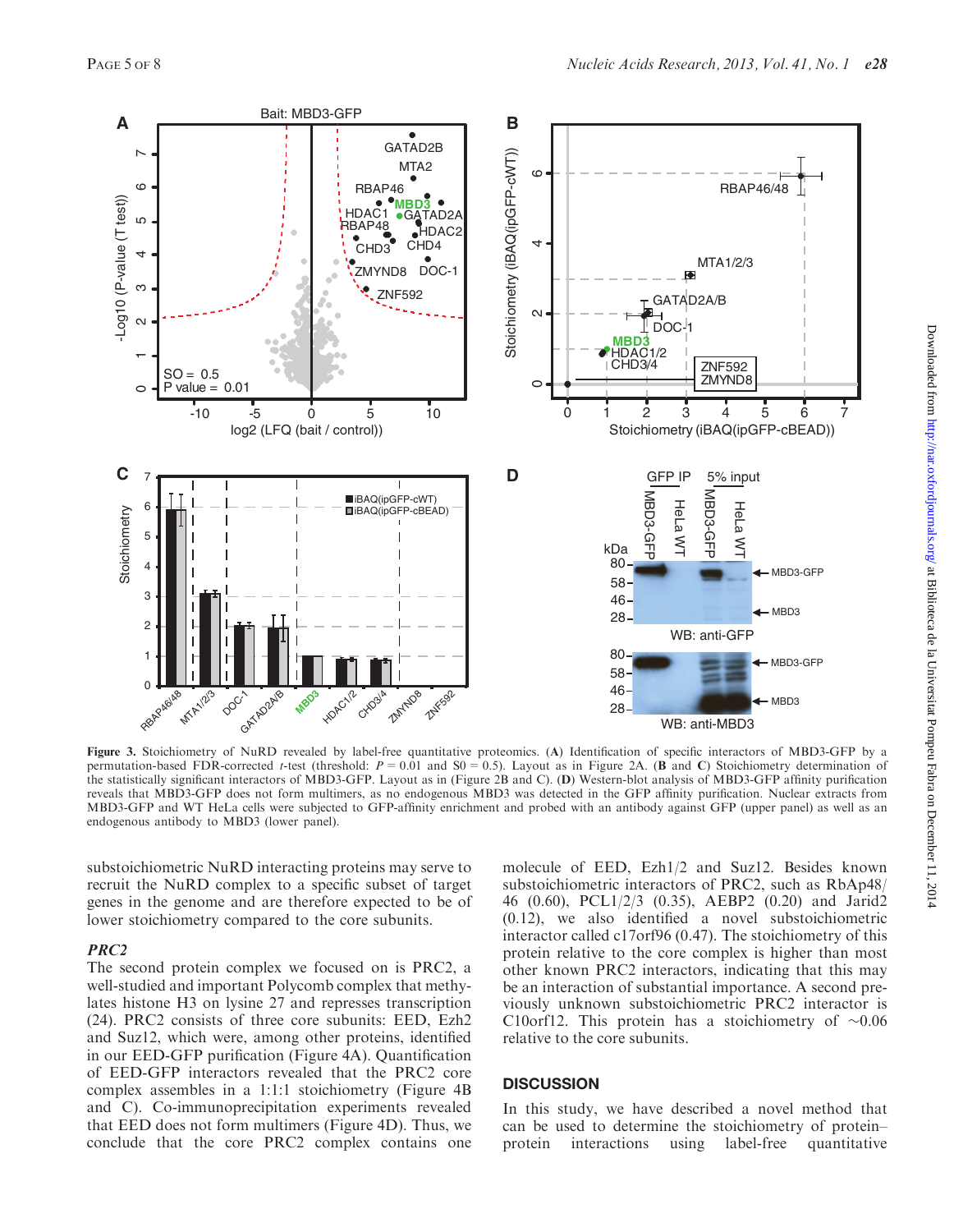

<span id="page-5-0"></span>

Figure 4. Stoichiometry of PRC2 revealed by label-free quantitative proteomics. (A) Identification of specific interactors of EED-GFP by a permutation-based FDR-corrected t-test (threshold:  $P = 0.01$  and  $S0 = 0.5$ ). Layout as in [Figure 2A](#page-3-0). (**B** and **C**) Stoichiometry determination of the statistically significant interactors of EED-GFP. Layout as in ([Figure 2](#page-3-0)B and C). (D) Western-blot analysis of EED-GFP affinity purification reveals that EED-GFP does not form multimers, since no endogenous EED is detected in the GFP-EED affinity purification. Nuclear extracts from EED-GFP and WT HeLa cells were subjected to GFP-affinity enrichment and probed with an antibody against GFP (upper panel) as well as an endogenous antibody to EED (lower panel).

mass-spectrometry-based proteomics. Since this method does not rely on labeled reference peptides, a priori knowledge of interaction partners is not required. Thus, in a single experiment, known and novel protein–protein interactions are detected and for these interactions the stoichiometry is immediately determined. We first benchmarked our method using a protein complex for which the stoichiometry was determined previously using labeled reference peptides (PRP19/CDC5l) and we show that our method is equally accurate. We then went on to determine the stoichiometry of two important and well-studied chromatinassociated proteins complexes: MBD3/NuRD and PRC2. Strikingly, despite being studied for over a decade, the stoichiometry of these two complexes thus far remained elusive.

The stoichiometry analysis of the MBD3/NuRD complex revealed that the DOC-1 protein is present within the complex as a stoichiometric dimer. Given its small size of 12 kDa, DOC-1 has most likely been overseen in many previous gel-based characterizations of the NuRD complex. Our results now unambiguously reveal that DOC-1 indeed is a core NuRD complex subunit, as we have suggested previously ([21,22](#page-7-0)). One surprising observation is the fact that there is only one HDAC1/2 molecule per MBD3/NuRD complex. Previously, it was always assumed that there is one HDAC1 and one HDAC2 molecule present in each NuRD complex. We cannot exclude the possibility that a fraction of HDAC1 and/or HDAC2 get removed from the complex during affinity purification but in this case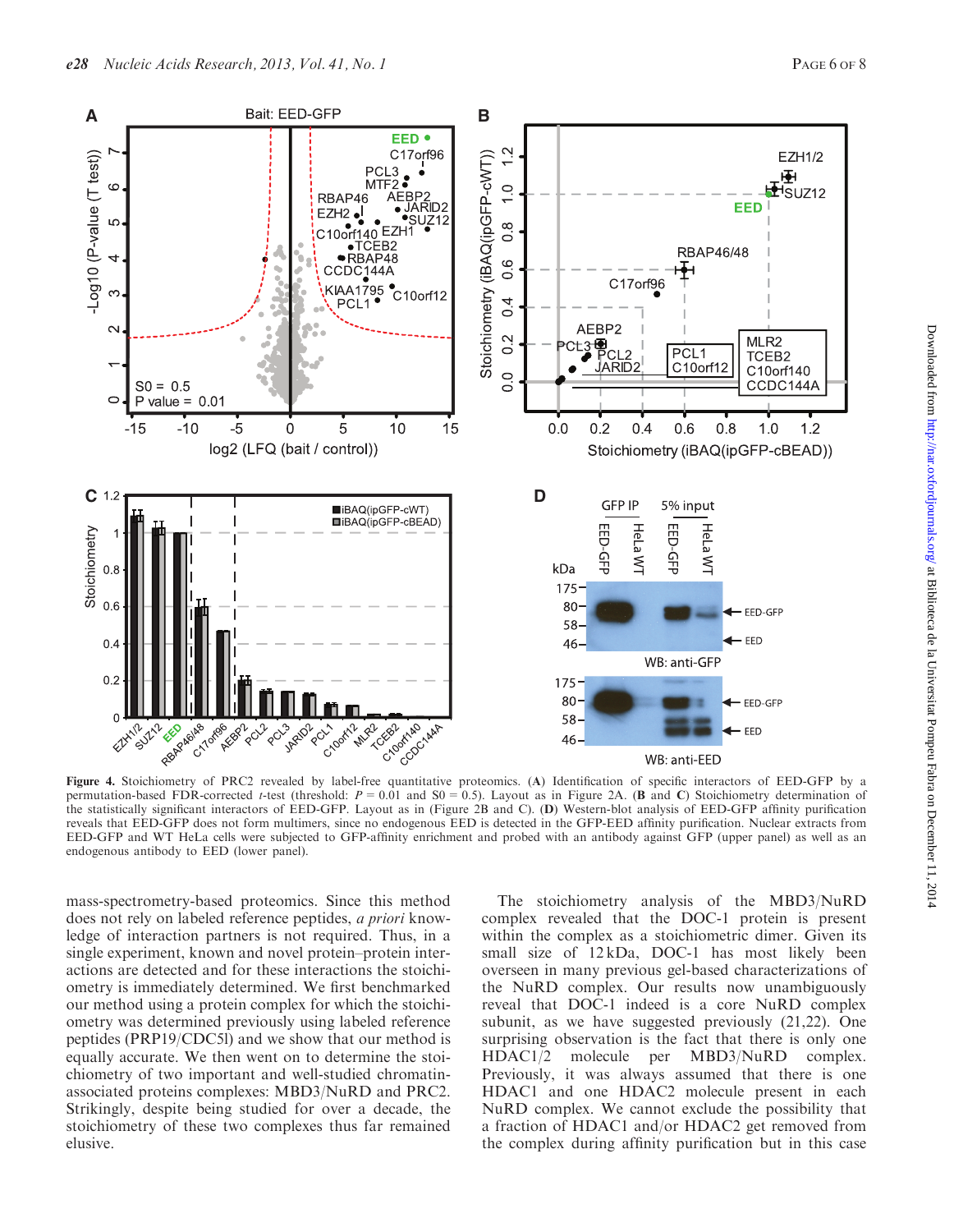<span id="page-6-0"></span>it would be unlikely to yield a stoichiometry of exactly 1 relative to MBD3. Furthermore, affinity purification of DOC-1-GFP from HeLa cells revealed a stoichiometry between RbAp48/46, MTA1/2/3 and HDAC1/2 of 6:3:1 (data not shown), which is in perfect agreement with the stoichiometry of these proteins in the MBD3-GFP pulldown [\(Figure 3\)](#page-4-0). Nevertheless, cross-linking approaches to 'freeze' cellular protein–protein interactions could be applied to further investigate whether HDAC1 and HDAC2 molecules are partially displaced from the core NuRD complex during the affinity purification. The same holds true for the substoichiometric interactions that we observe in our experiments. Our method does not reveal whether these interactions are indeed substoichiometric or whether they get partially washed away during affinity purification. The dynamic nature of certain interactions could also be further investigated using stable isotope labeling and mixing of light and heavy lysates prior to the pull-down [\(25](#page-7-0)).

Purification of GFP-EED from HeLa cells followed by quantitative mass spectrometry revealed that the core PRC2 complex consisting of EED, Suz12 and Ezh1/2 assembles in a 1:1:1 stoichiometry with each subunit being present as a monomer. Consistent with previous observations, a number of proteins interact with PRC2 in a substoichiometric manner, such as AEBP2, Jarid2, RbAp48/46 and PCL1/2/3. In addition, we identified two novel uncharacterized proteins as substoichiometric EED interactors: C17orf96 and C10orf12. Based on our results, it is impossible to distinguish whether these observed interactions all occur simultaneously or whether there are PRC2 subcomplexes each containing one or more of the substoichiometric interactors as a stoichiometric component. Reciprocal tagging and purification of PRC2 interactors can be performed to address this question.

Given the extremely high sensitivity and sequencing speed of modern mass spectrometers, gel-free single step affinity purifications will yield both core protein complex subunits as well as transient, substoichiometric protein– protein interactions. Our method is a powerful tool to efficiently discriminate these different interactions, which is crucial to understand the biology of the complexes. Furthermore, our affinity enrichments yielded high peptide counts for the bait and its interactors (37 measured peptides on an average), resulting in highaccuracy measurements which enabled us to determine monomers or multimers of proteins within a complex, thus providing highly valuable information from a structural perspective. The method can also be applied to study the dynamics of protein complexes, for example during stem cell differentiation or throughout the cell cycle. Finally, the method is easily scalable for high-throughput approaches and should be applicable to already existing large-scale label-free protein–protein interaction data sets. The method can be adapted to any label-free single affinity enrichment workflow; we therefore expect it to become widely used in the chromatin and transcription field and beyond to determine protein–protein interactions and their stoichiometry.

# SUPPLEMENTARY DATA

[Supplementary Data](http://nar.oxfordjournals.org/cgi/content/full/gks941/DC1) are available at NAR Online: Supplementary Table 1 and Supplementary Figure 1.

# ACKNOWLEDGEMENTS

We would like to thank Nina Hubner, Marc Timmers, Henk Stunnenberg and members of the Vermeulen lab for critical reading of the manuscript. We thank Roberto Bonasio and Danny Reinberg for providing EED antibody and Matthias Selbach for advice. Furthermore, A.H.H. acknowledges support by the Deutsche Forschungsgemeinschaft (DFG) Gottfried-Wilhelm-Leibniz Prize, which was awarded to him in 2011.

# FUNDING

European Community's Seventh Framework Programme [FP7/2007-2013, work of I.P. in the laboratory of A.A.H.]; MitoSys [grant agreement 241548]; Netherlands Organisation for Scientific Research [NWO VIDI, work in the Vermeulen lab]; Dutch Cancer Society and European Community's Seventh Framework Programme Project '4DCellFate'. Funding for open access charge: NWO-VIDI.

Conflict of interest statement. None declared.

# **REFERENCES**

- 1. Krogan,N.J., Cagney,G., Yu,H., Zhong,G., Guo,X., Ignatchenko,A., Li,J., Pu,S., Datta,N., Tikuisis,A.P. et al. (2006) Global landscape of protein complexes in the yeast Saccharomyces cerevisiae. Nature, 440, 637–643.
- 2. Gavin,A.C., Aloy,P., Grandi,P., Krause,R., Boesche,M., Marzioch,M., Rau,C., Jensen,L.J., Bastuck,S., Dumpelfeld,B. et al. (2006) Proteome survey reveals modularity of the yeast cell machinery. Nature, 440, 631-636.
- 3. Vermeulen,M., Hubner,N.C. and Mann,M. (2008) High confidence determination of specific protein-protein interactions using quantitative mass spectrometry. Curr. Opin. Biotechnol., 19, 331–337.
- 4. Sowa,M.E., Bennett,E.J., Gygi,S.P. and Harper,J.W. (2009) Defining the human deubiquitinating enzyme interaction landscape. Cell, 138, 389–403.
- 5. Hubner,N.C., Bird,A.W., Cox,J., Splettstoesser,B., Bandilla,P., Poser,I., Hyman,A. and Mann,M. (2010) Quantitative proteomics combined with BAC TransgeneOmics reveals in vivo protein interactions. J. Cell Biol., 189, 739–754.
- 6. Rinner,O., Mueller,L.N., Hubalek,M., Muller,M., Gstaiger,M. and Aebersold,R. (2007) An integrated mass spectrometric and computational framework for the analysis of protein interaction networks. Nat. Biotechnol., 25, 345–352.
- 7. Schmidt,C., Lenz,C., Grote,M., Luhrmann,R. and Urlaub,H. (2010) Determination of protein stoichiometry within protein complexes using absolute quantification and multiple reaction monitoring. Anal. Chem., 82, 2784–2796.
- 8. Bennett,E.J., Rush,J., Gygi,S.P. and Harper,J.W. (2010) Dynamics of cullin-RING ubiquitin ligase network revealed by systematic quantitative proteomics. Cell, 143, 951-965.
- 9. Wepf,A., Glatter,T., Schmidt,A., Aebersold,R. and Gstaiger,M. (2009) Quantitative interaction proteomics using mass spectrometry. Nat. Methods, 6, 203–205.
- 10. Ishihama,Y., Oda,Y., Tabata,T., Sato,T., Nagasu,T., Rappsilber,J. and Mann,M. (2005) Exponentially modified protein abundance index (emPAI) for estimation of absolute protein amount in